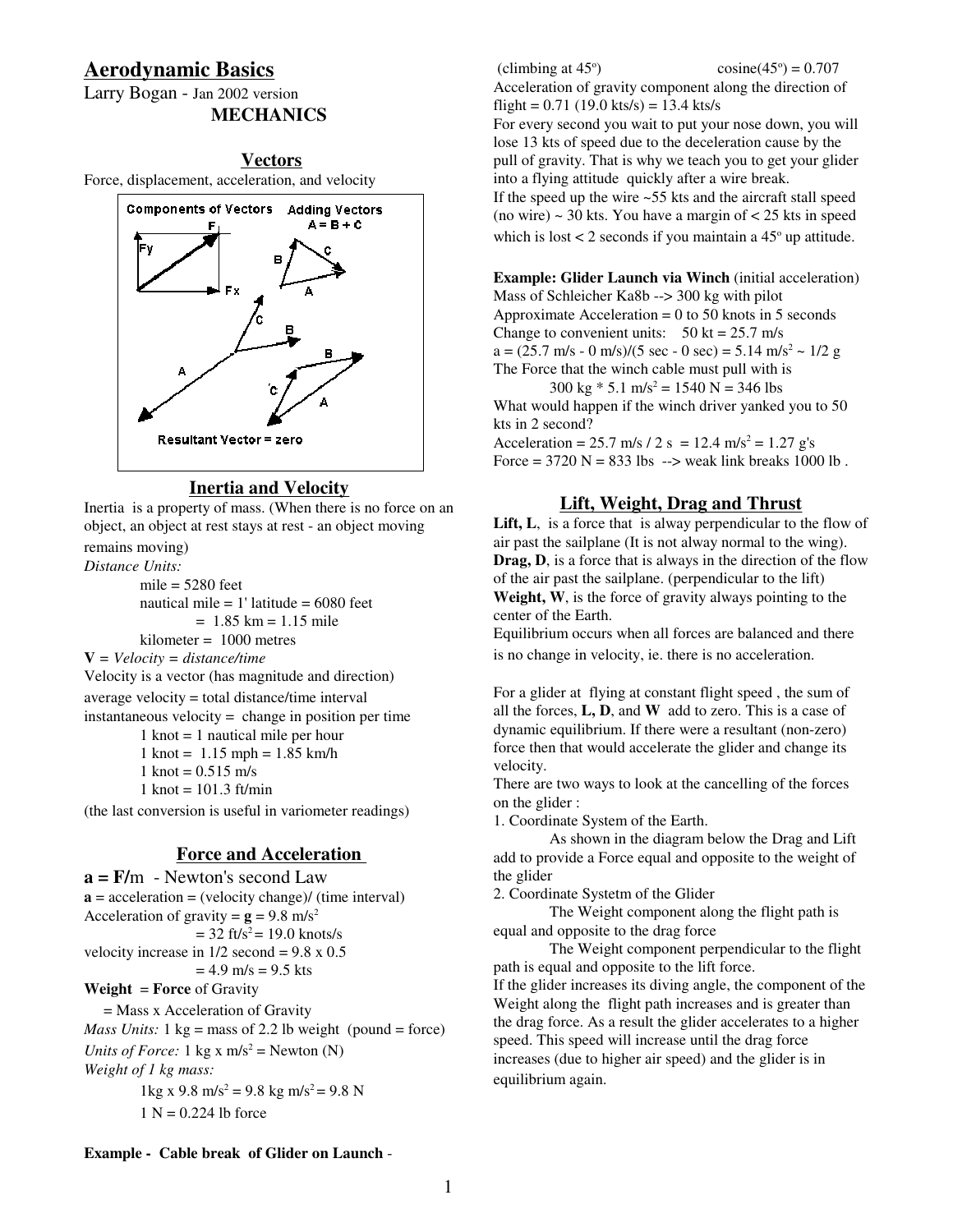

### **Energy and Power**

#### **Work** = **(Force) x (Distance in directon of the Force)**

Work done on an object (sailplane) will increase the energy of the object. [Note: Lift can not do work on the glider because since it is perpendicular to the dirction of motion] Units =  $N^*$  m = joules

**Power** = (Energy Change) / (time interval) Units  $= i/s = w$ att (W)  $3,600,000$  joule = 1 kilowatt-hour

Types of Mechanical Energy:

1. **Kinetic Energy** =  $1/2$  **m**  $v^2$ 

2. **Gravitational Potential Energy = mgh**  $=$  weight  $*$  height where  $h =$  height of the glider

Energy is useful in discussing the changes in glider motion. By adding up all the energy of a glider and using the conservation of energy, many difficult problems can be understood more simply. When all energy components are taken into account, energy is conserved. One energy type can only increase at the expense of another form.

There is **Conservation of Energy:** Total Energy = constant *Total Energy = Kinetic + Potential Energy + Drag Force x Distance*

#### **Example**: **Glider flying at constant airspeed**

Equate the energy at two points in its flight Total Energy#1 = Total Energy #2

 $1/2$  mv<sup>2</sup> + mgh<sub>1</sub> + D x<sub>1</sub> =  $1/2$  mv<sup>2</sup> + mgh<sub>2</sub> + D x<sub>2</sub>

so...  $mg(h_1 - h_2) = D(x_2 - x_1)$ 

Which says that the loss of gravitational energy equals the loss of energy due to the drag force.The mathematical relationship can be used to obtain the magnitude of a typical drag force from glider performance numbers.

Since we know velocities, not distances - let's look at the rate of loss of energy . If we write the relationship in terms of the rate of change of height and distance, we get:

> rate of change of potential energy  $=$  drag force x (distance/time)

(weight) (sink rate) = (drag force) (air speed)

The drag force can be calculated using:

Let's consider one of the Bluenose's single seaters: The Ka8b has a mass of 300 kg and when flying at 45 kts has a sink rate of 1.73 kts Sink Rate =  $1.73$  kts =  $0.89$  m/s Weight (with pilot) =  $300 \text{ kg} * 2.2 \text{ lb/kg} = 660 \text{ lbs}$  $= 300 \text{ kg} * 9.8 \text{ m/s} = 2940 \text{ N}$ Rate of change of energy (gravitational) = weight  $*$  sink rate  $= 2940 \text{ N} * 0.89 \text{ m/s} = 2620 \text{ Watts}$ Let's put the drag force in pounds of force. The  $\text{Diag force} = 660 \text{lb} (1.73 \text{kts} / 45 \text{kts}) = 25 \text{ lbs}$  $= 113 N$ (Interesting that it only requires 25 lbs of force to pull the

Ka8b glider through the air at 45 kts BUT by the time the Ka8b is going 72 kts the drag force is 50 lbs and it is sinking at 5.5 kts). The drag for inceases rapidly with speed.

### **Relative Wind and Relative Motion**

Let's briefly look at the effect of wind on flight.We have assumed that the air is not moving. That is usually not the case and we must make the distinction between motion relative ot the air and motion relative to the ground.

Obviously, wind (the relative motion of air with respect to the ground) must be considered to determine the motion of the glider relative to the ground. In addition, rising or falling air in gusts or thermals affect the relative motion of the air past the wing (and glider). In still air, we have pointed out that the lift force on the wing is perpendicular to the glide path. This glide path is the path through the air and will usually be different from the glide path relative to the ground.

A translation must be made from motion through the air to motion relative to the ground.

# **WING AND FLIGHT GEOMETRY Angle of Attack and Lift**

Lift occurs when ever air is deflected downwards by a surface - The surface must apply a force to the air to

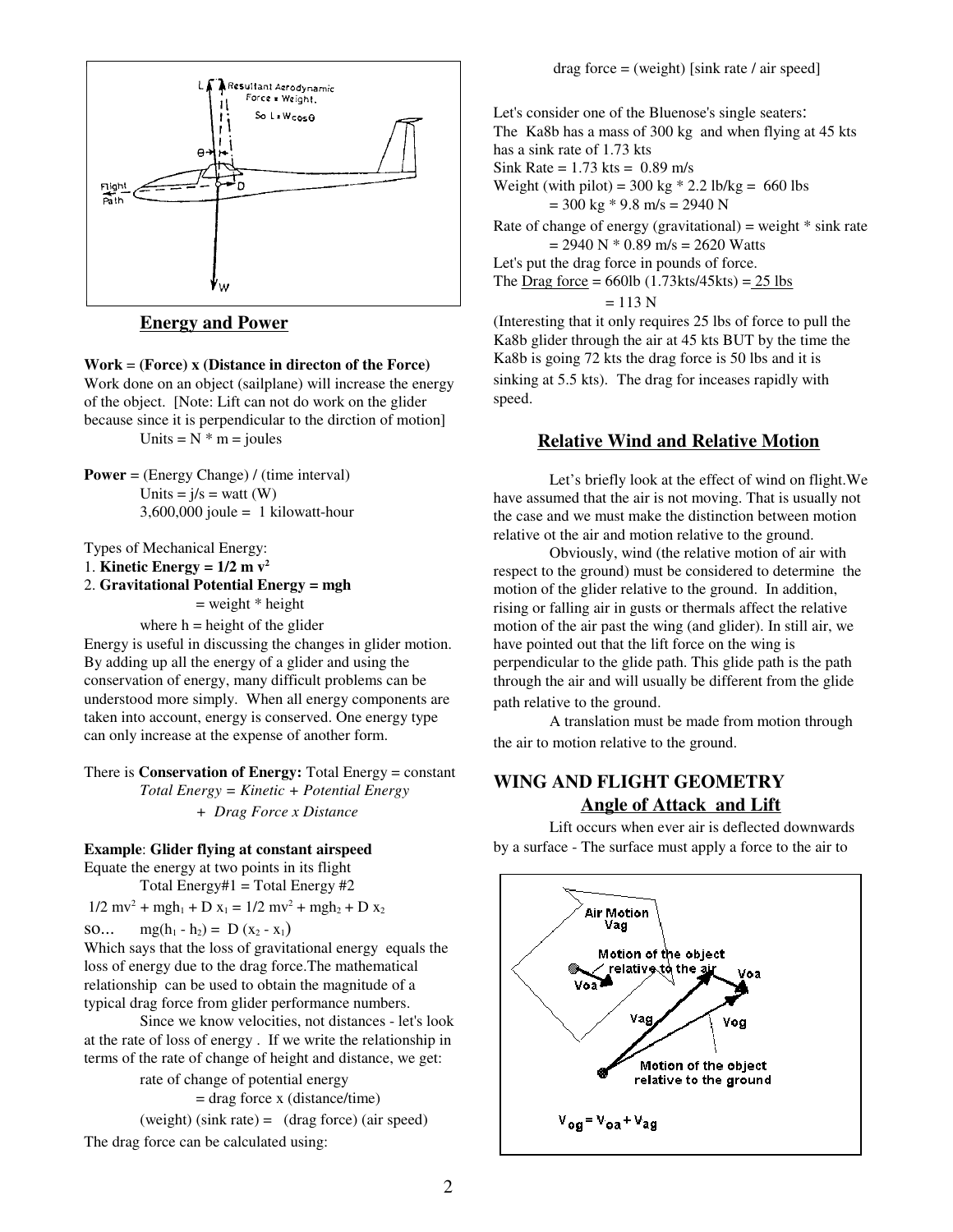force it downward and there is an equal an opposite force on the tilted surface to lift it. A kite is such a flying plate.

**Angle of Attack** is the angle of the plate with the direction of the wind.far from the plate.

The lift force increases as we increase the angle of attack but at some point will begin to decrease with angle. The extreme case is when the angle of attack is 90° when the lift is zero.



The drag force on the plate increases even more dramatiically as we increase the angle of attack and reaches a maximum with angle of attack  $= 90^\circ$ 

**Stall Angle** is the angle of attack at which the lift device does not have enought lift to hold up the weight. This is at an attack angle slightly larger than the angle that give the maximum lift. (see graph to the right)

An **Airfoil** is a steamlined cross sectional area of the lift device that will provide high lift with low drag.

- The relative wind flows from the left in the above diagram and that defines the **leading** and **trailing edges**. The **chord** is the straight line and distance from the leading to the trailing edge. The **thickness** is the distance between the top



and bottom surfaces at the widest point; usually measured in fraction of the length of the chord. The **mean line** is the line that is half way between the upper and lower surfaces. The **camber** is the maximum distance of the mean line from the chord; measured in fraction of the chord.

- There are a multitude of different airfoil designs and we will not get into the differences. The characteristics of an airfoil shape is determined experimentally in wind tunnels.

To illustrate the effect of the various design parameters on the lift and drag forces, there is an educational Windows software program, **FoilSim,** designed by the Lewis Research Labs of NASA. The program shows the linear aspects of lift but does not show drag force or stall on the airfoil. It is very useful for getting a feel for the effects of shape on the lift of an airfoil. It will print out graphs and data for a large variety of airfoil shapes.You may acquire it by downloading it from the NASA website:

**http://www.allstar.fiu.edu/aero/Foilsim.htm** The same site also has an extensive tutorial on flight theory; at **http:// www.allstar.fiu.edu/aero/FlightTheory.htm**

Lift increases with thickness, camber and angle of attack. The magnitude of the lift and drag forces on an airfoil depend on the following parameters:

> Shape Area, S velocity, V density of the air, ρ

The properties of an airfoil are expressed in terms of the lift and drag coefficients ,  $C_L$  and  $C_D$ . The forces are given by

$$
L = 1/2 CL \rho SV2
$$
  

$$
D = 1/2 CD \rho SV2
$$

Both forces depend on the square of the air speed and their ratios (lift over drag ratio) is  $L/D = C_I/C_D$ 

The graph below shows the dependence of the coefficients with angle of attack for a typical airfoil.This one has a maximum L/D of 32 at an angle of attack,  $\alpha$ , of 1 degree. Note that :

- The lift coefficient increases linearly with  $\alpha$  but decreases above  $18^{\circ}$  and the wing stalls. At zero  $\alpha$  the coefficient has a positive value.

**-** The drag coefficient increases nearly quadratically with α. Note the different scales on the vertical axis for the two coefficients.

**-** The lift over drag ratio is maximum near zero α and decreases at larger and smaller angles. This is the most efficient  $\alpha$  for the wing.

 $\blacksquare$  The pitching coefficient,  $C_M$ , is a measure of the twisting force on the airfoil. This must be countered by other air control surface and weight balance of the airplane.

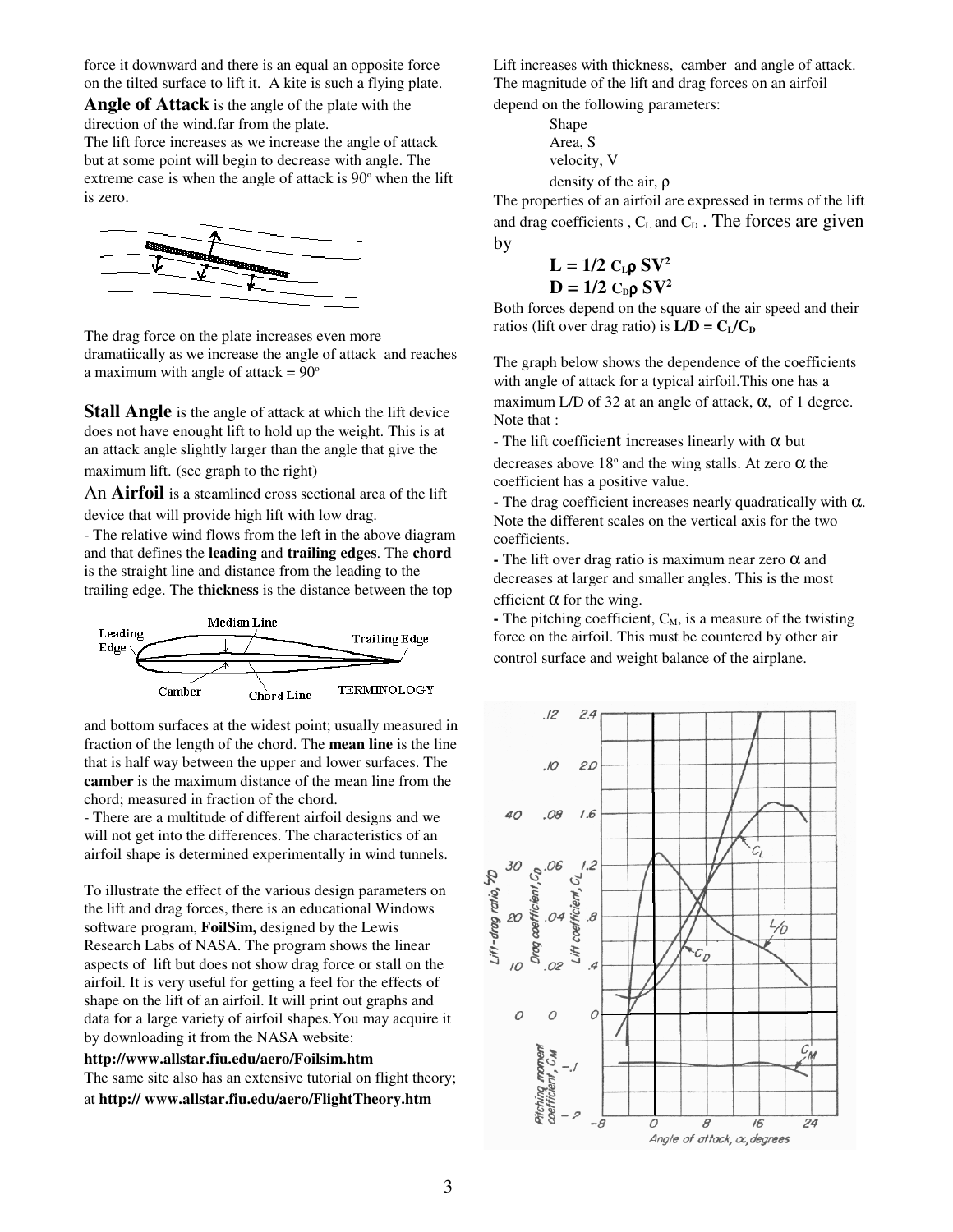Wings usually operate near the most efficient angle of attack since the airfoil is aligned along the direction of normal flight. Two conditions will increase or decrease the angle of attack:

(1) A sudden change in attitude will change the  $\alpha$  because inertial will keep the plane flying in the original direction until the wing can turn the aircraft.

(2) In slow flight a nose up attitude is required to increase lift but the flight direction is at a smaller attitude. As the attitude increases the wing will stall.

### **Bernoulli's Effect and Pressure**

Bernoulli restated the conservation of energy for incompressible fluids in the form

# $P + 1/2 \rho v^2 + \rho gh = constant$

where  $P =$  pressure of the air.

The energy is for a small mass of fluid  $\Delta m = \rho \Delta V$  where ∆V is the volume of that mass.

1st Term --> fluid internal energy =  $P \Delta V$ 

2nd Term --> kinetic energy =  $1/2$  ( $\rho \Delta V$ ) $v^2$ = $1/2 \Delta m v^2$ 3rd Term --> gravitational potentional energy =  $\Delta m$  gh As the velocity increases for a fixed height,the pressure

must decrease. As it decreases, pressure increases.

### (**Demonstation: Blow through a paper arc and see what happens)**

The camber of an airfoil is upward and this causes the air flowing over the upper surface to move a higher velocity than that over the lower surface. This results in a lower pressure above the airfoil than below. (Bernoulli Effect) This effect adds to the lift produced from the deflection of air downward. The difference in velocity is due to circulation around the arifoil. There will also be additional circulation around the wing tips as air flows from higher (below) to lower pressure (above). This is the source of **tip vortices.**

#### **Wing Geometry:**



**Wing Span** = length of wings tip to tip **Area of Wing** = Lifting area of the wing **Aspect Ratio** = (Span) 2 /Area

= Span/Chord for rectangular wing. Drag of a wing is proportional to the chord of the wing. By using a long , narrow wing, the lift-drag ratio can be increased. Higher performance gliders have larger aspect ratios.

| <b>Examples:</b> |                         |    | Area Span Aspect L/D |     |
|------------------|-------------------------|----|----------------------|-----|
| Schleicher Ka7   | $17.6 \text{ m}^2$ 16 m |    | 14.6                 | 26. |
| Schleicher Ka8b  | 14.2                    | 15 | 15.9                 | 27  |
| Schleicher Ka6e  | 12.4                    | 15 | 181                  | 33  |

| Schempp-Hirth Austria | 13.6 | 15   | 16.7 | 34  |
|-----------------------|------|------|------|-----|
| SH Open Cirrus        | 12.6 | 17.7 | -25  | 44  |
| SH Nimbus 3           | 24.5 | 16.7 | 35.9 | 60. |

## **Dynamics of Properties of a Wing**

Air flows over the wing and adhers to the surface in a thin layer. (boundary layer) The air farther from the surface then only rubs this thin layer of air. If the flow is smooth, there is laminar flow (air flow is layered). Toward the rear of the airfoil the boundary layer gets thicker as the air slows due to frictin. When the speed is slow enough and pressure is lower, the layer will be lifted from the surface and become turbulent. Under these conditions the wing loses lift in the turbulent region.

As the airspeed increases or the angle of attack increases the transition point on the wing moves forward. Laminar flow airfoils are designed to keep the transition point farther back on the wing. Turbulence destroys the pressure differential on the wing and the downwash of the air aft of the wing. This reduces the lift and when reduced enough, the wing will stall.

Vortices or circular motion of air occurs over the wing and behind the wing. These vortices have energy associated with them but do not provide lift. As a result wings are best designed to have as small a vortices as possible - this is the



reason that long wings have better efficiency.

### **Wings and Control Surfaces Flaps and Ailerons**

Flaps are moveable parts of the wing that change the airfoil geometry during flight. Flaps generally increase the camber of the wing to increase the lift of the wing and the stall speed is decreased. However, the drag is increased and the wing is less efficient.

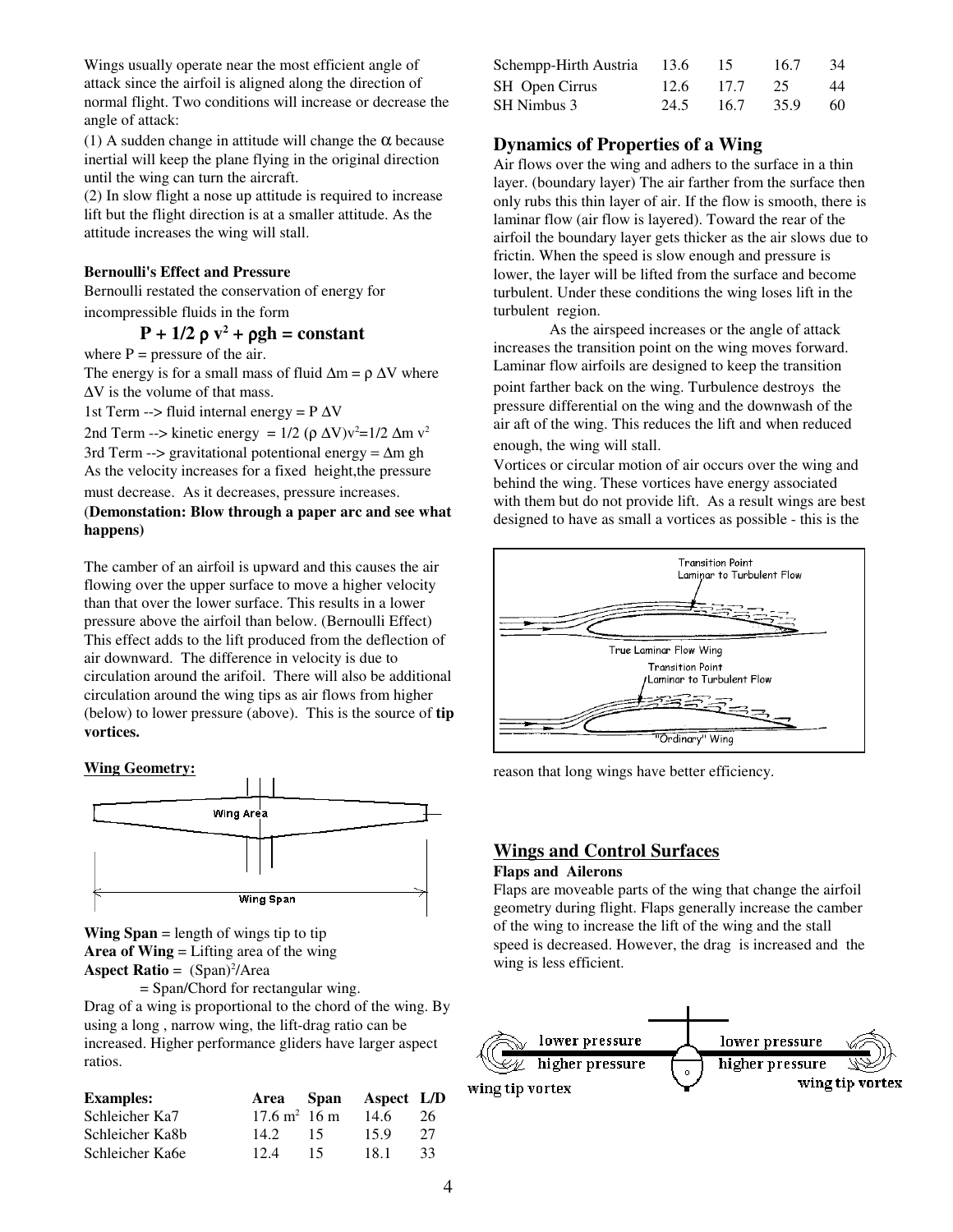Ailerons are like flaps and change the airfoil of the wing. However, unlike flaps, there do not move in the same direction on both wings but in opposite directions. One aileron extends down below the airfoil to increase camber and lift. The aileron on the opposite wing rises and lowers the camber or streamlines that part of the wing to lower the lift. The result is that the first raises and the second lowers the wing .

#### **Rudder and Elevators**

There are three axes of motion for a sailplane. The ailerons

move the craft in roll. Rudder is on the vertical stabilizer and move the creft in yaw. The elevators are on the horizontal stabilizers and provide movement in pitch.

### **Bank and Turn**

Lift of the wing is used to turn all aircraft. This is done by banking the aircraft so that the lift force points in the



direction you want to go. As long as the craft is in a bank it will keep turning. During that time the ailerons are nearly in their neutral postion (more later on this) In order to maintain horizontal flight, the lift force component in the vertical direction must be equal and opposite to the weight the aircraft. This means that the lift itself must be larger than that in straight and level flight. The necessary lift can be obtained by (1) increasing the angle of attack of the wing, or (2) by increasing the airspeed of the glider. Since the lift and hence wing loading

is larger in a bank, the glider stalls speed increases.



Increasing the angle of attack to gain lift will slow the glider

so the pilot must increase speed to gain lift and avoid stalling the glider. The relation between speed, bank and lift is given by the following:

### **W = L cosine(bank angle)**

The following table show how the lift force must be increase with bank angle.

| <b>Bank Angle</b> | Cosine L/W |        |
|-------------------|------------|--------|
| $\Omega$          |            |        |
| 15                | 0.966      | - 1.04 |
| 30                | 0.866      | 1.15   |
| 45                | 0.707      | -1.41  |
| 60                | 0.500      | 2.00   |



The complete relationship between turning radius, bank and speed are summarized in the graph. The stall limit line in the lower part of the graph determines the smallest circle

> that the glider can make and remain flying.

Note that in a coordinated turn the pilot feels his weight directly equal and opposite the lift force. You can not determine that you are in a turn unless you look at the horizon. The only other indicator is that you will feel heavier. In a bank of 45° you will feel 40% heavier; while at steep bank of 60° they are twice as heavy . The aircraft's stall speed increases with increased bank and equals Vs times sqrt(load factor).

### **Secondary Effects of Ailerons - Adverse Yaw**

When the ailerons are deflected to go into a bank and turn the drag of each wing is affected.

**Down Aileron** raises wing increases drag